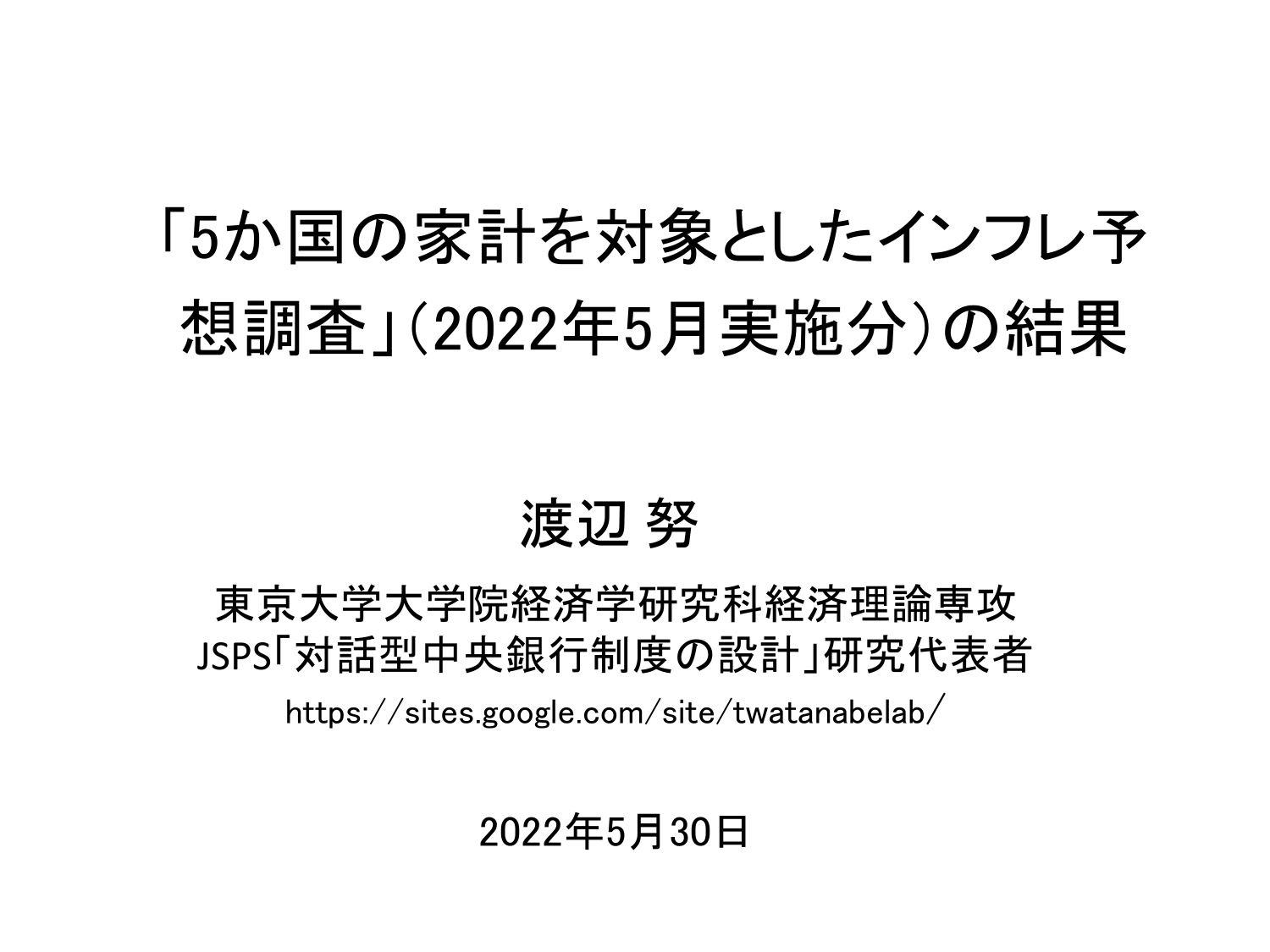## アンケート調査の概要

|           | アンケートの実施主体<br>と実施時期                          | 前回(2021年8<br>月)から継続の<br>回答者の数 | 今回新たに<br>加わった回<br>答者の数 | <u> 回答者数の</u><br>合計 |
|-----------|----------------------------------------------|-------------------------------|------------------------|---------------------|
| <b>UK</b> | Dynataに調査を依頼。期<br>間は2022年4月18日から<br>4月22日まで。 | 1147                          | 1972                   | 3119                |
| <b>US</b> |                                              | 776                           | 2318                   | 3094                |
| CA        |                                              | 942                           | 2152                   | 3094                |
| <b>DE</b> |                                              | 1111                          | 2020                   | 3131                |
| JP        | Intageに調査を依頼。期<br>間は2022年4月22日から<br>5月9日まで。  | 8383                          | $\Omega$               | 8383                |
| Total     |                                              | 12359                         | 8462                   | 20821               |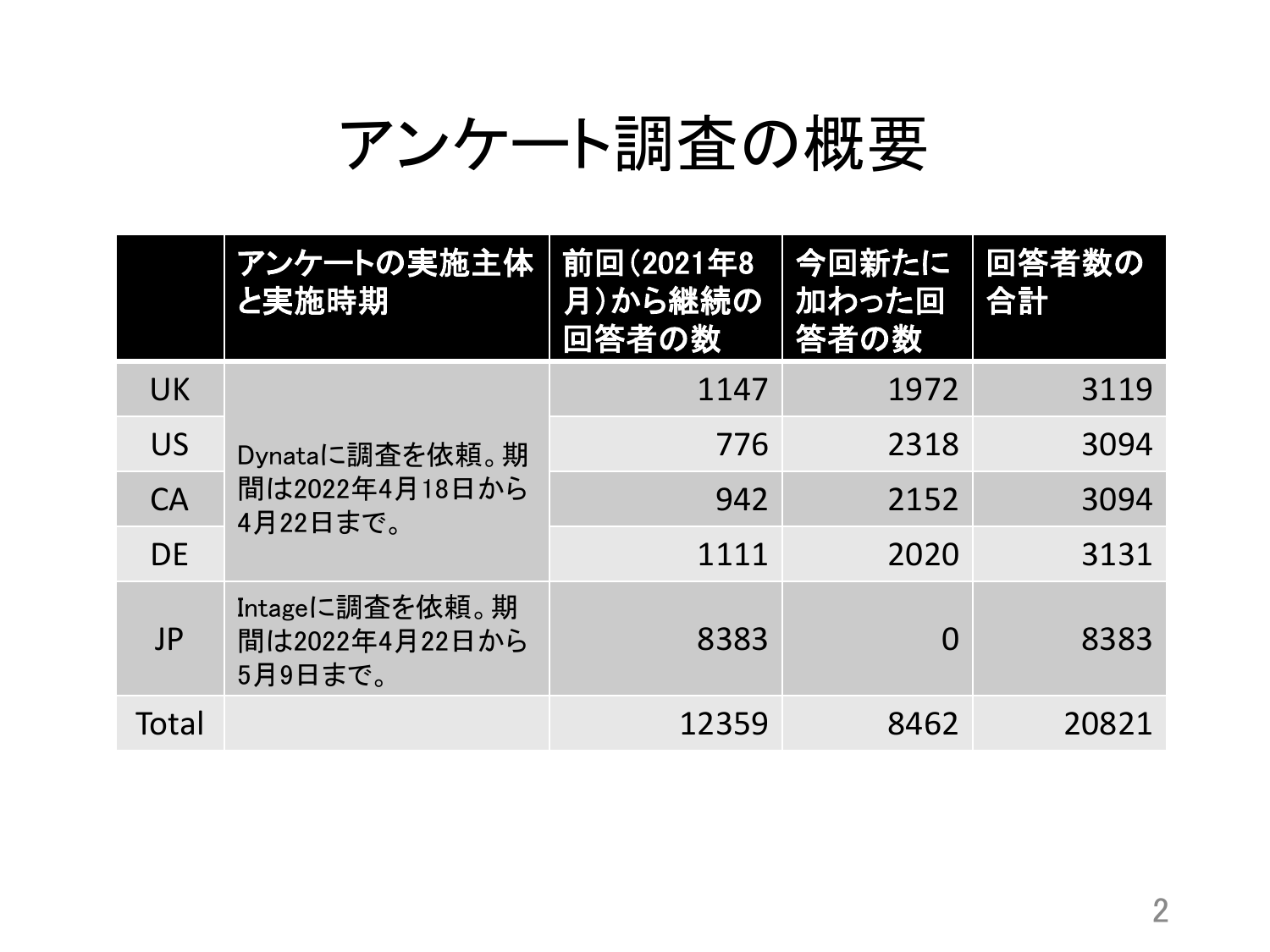主な結果

- 日本の家計のインフレ予想が上昇した
	- 日本の家計のインフレ予想は、前回調査(2021年8月)では米国・欧州諸国と比べ 低かったが、今回は欧米と遜色ない水準まで上昇。
- 日本の家計の値上げ耐性が高まった
	- 「馴染みの店で馴染みの商品の値段が10%上がったときどうするか」という問いに 対して、前回調査では日本の家計の過半は「他店に移る」と回答しており、「その店 でそのまま買う」(=値上げを受け入れる)との回答が過半を占める欧米と異なって いた。しかし今回調査では日本も欧米と同じく値上げを受け入れる回答が過半と なった。
- 自らの賃金の向こう1年間の見通しについて、欧米では上 昇の予想が多いのに対して、日本の家計は「賃金は変わ らない」との回答が過半であり、顕著な差がある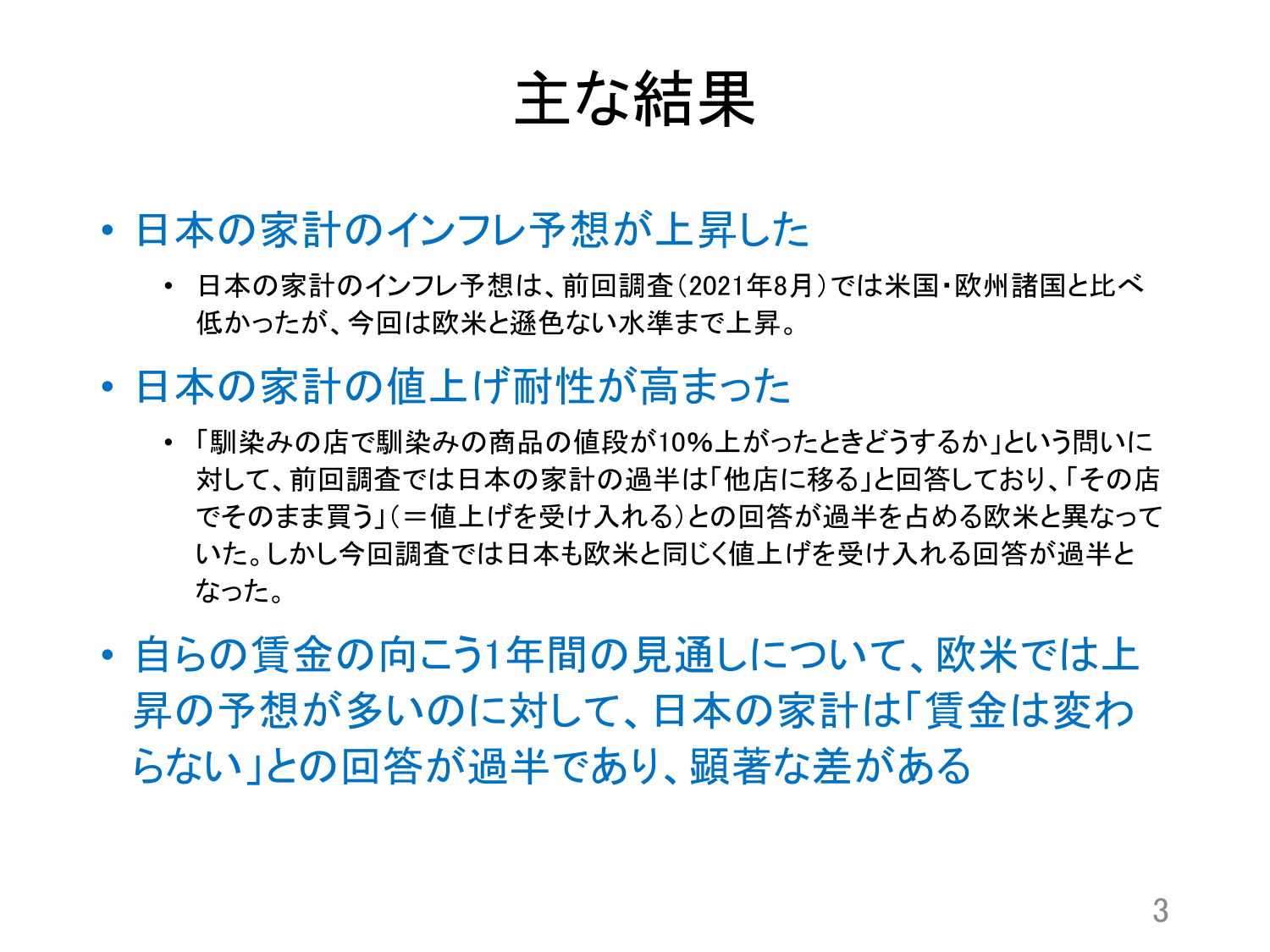#### What do you think will happen to prices in over the next year compared to today?

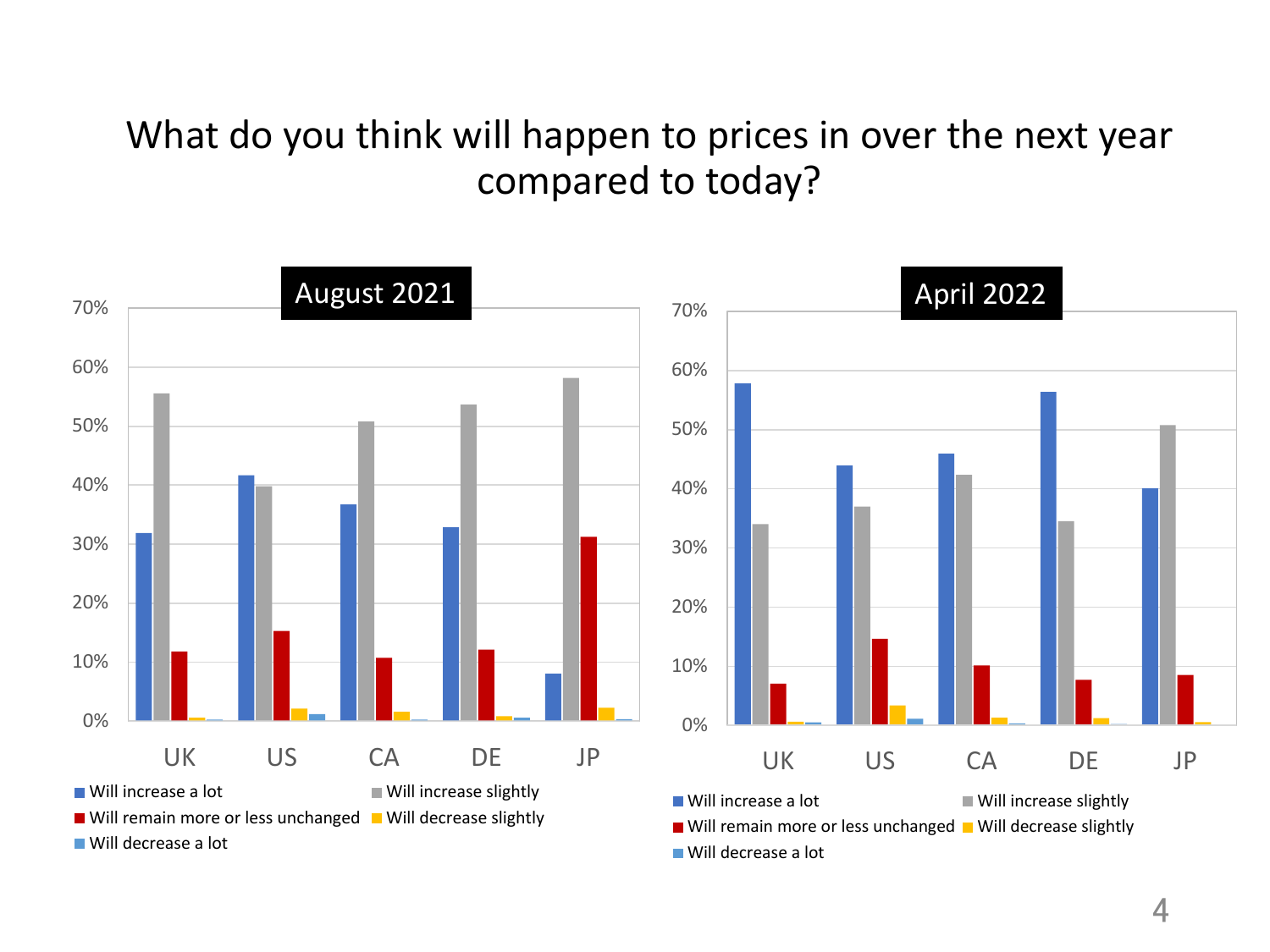Suppose that the price of a product that you always buy in your supermarket goes up by 10%. What would you do?



Nothing would change. I would continue to buy the same amount of the same product and brand at the same supermarket as before.

I would switch to a different supermarket



Nothing would change. I would continue to buy the same amount of the same product and brand at the same supermarket as before.

I would switch to a different supermarket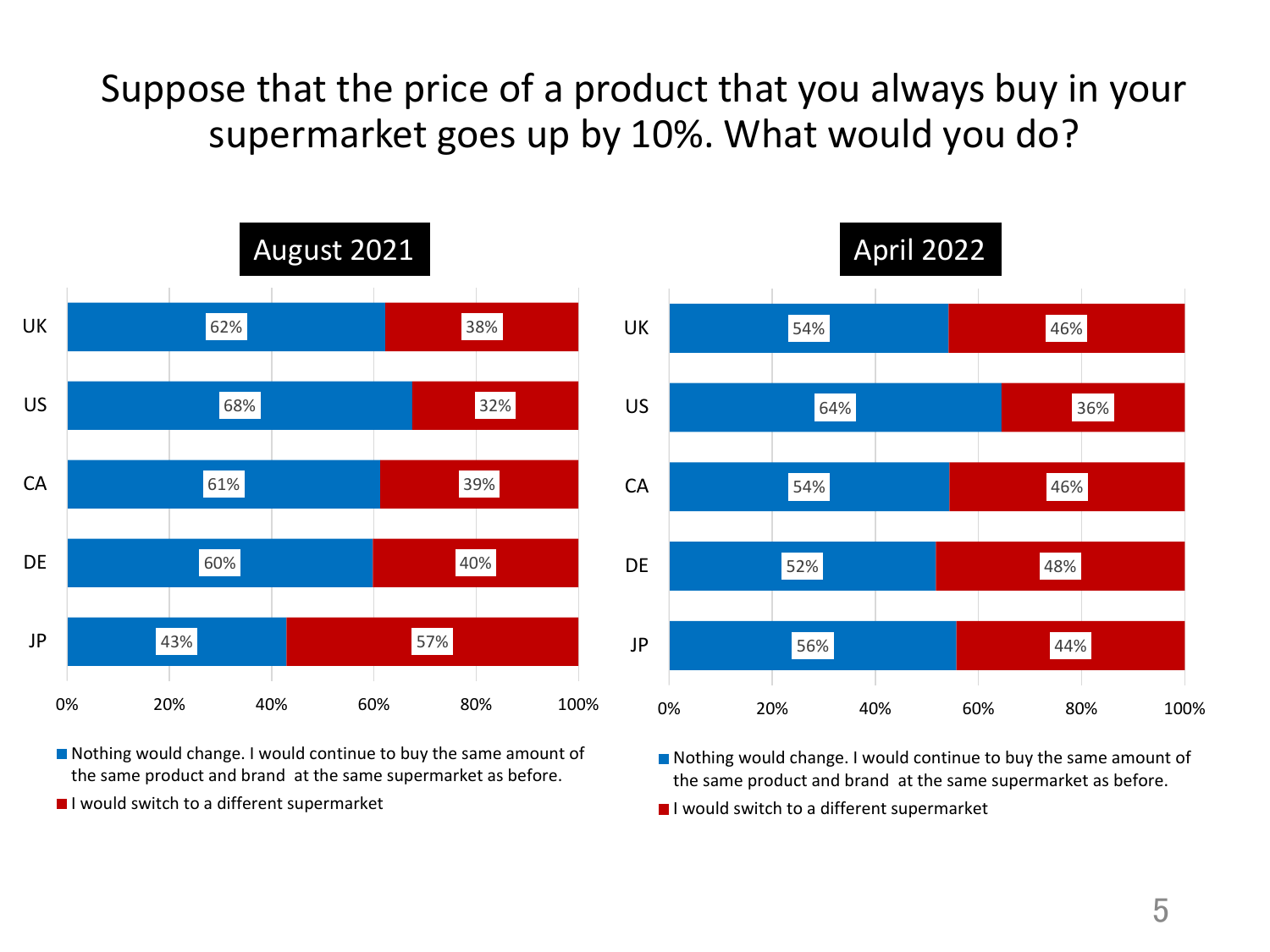### year's time? What do you think your income (e.g., salary) will be in one

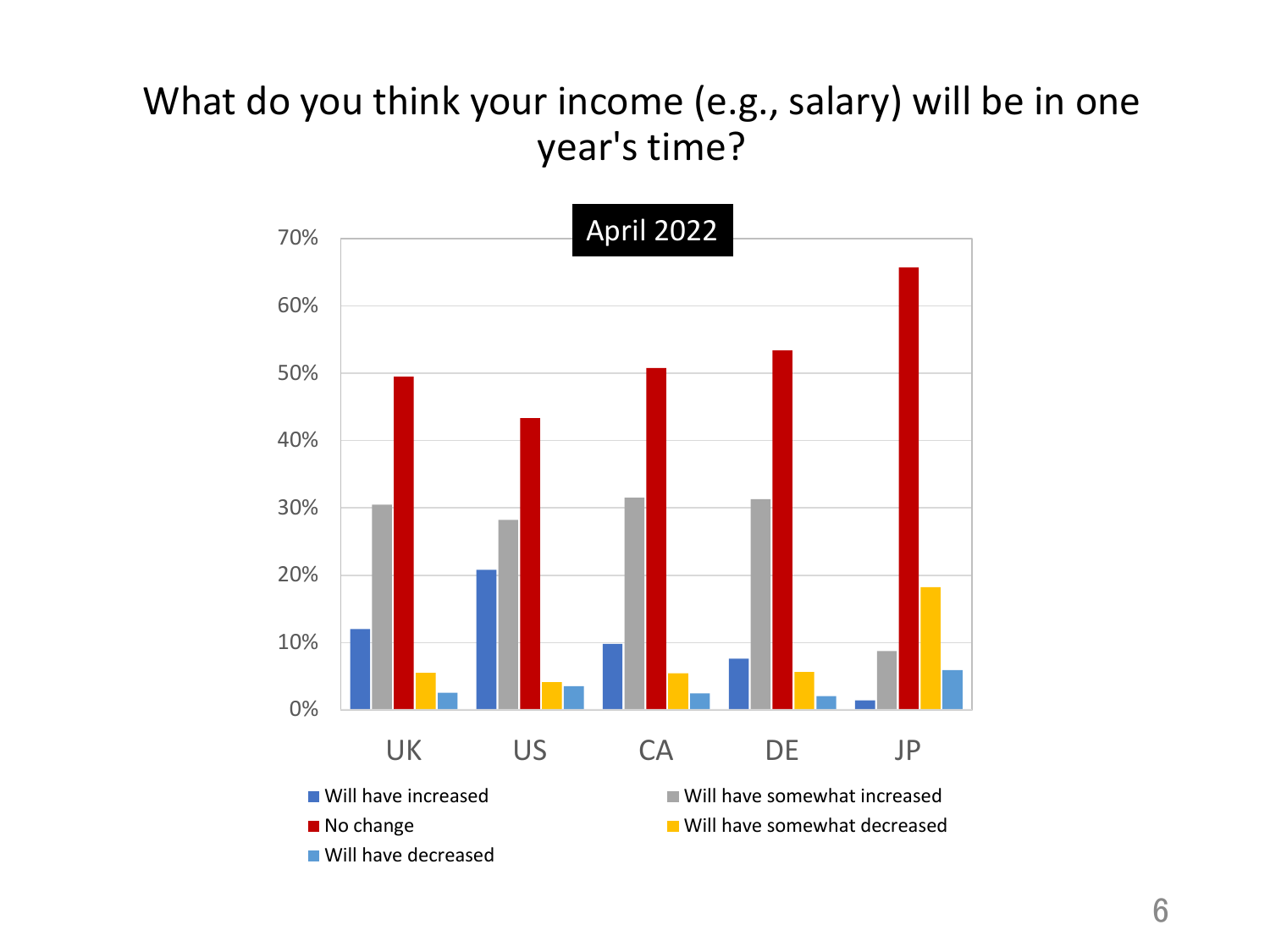#### 日本の結果:直近3回の全てに回答した回答者(6724人)



#### 一年後のあなたの収入(給与など) はどうなっていると思いますか

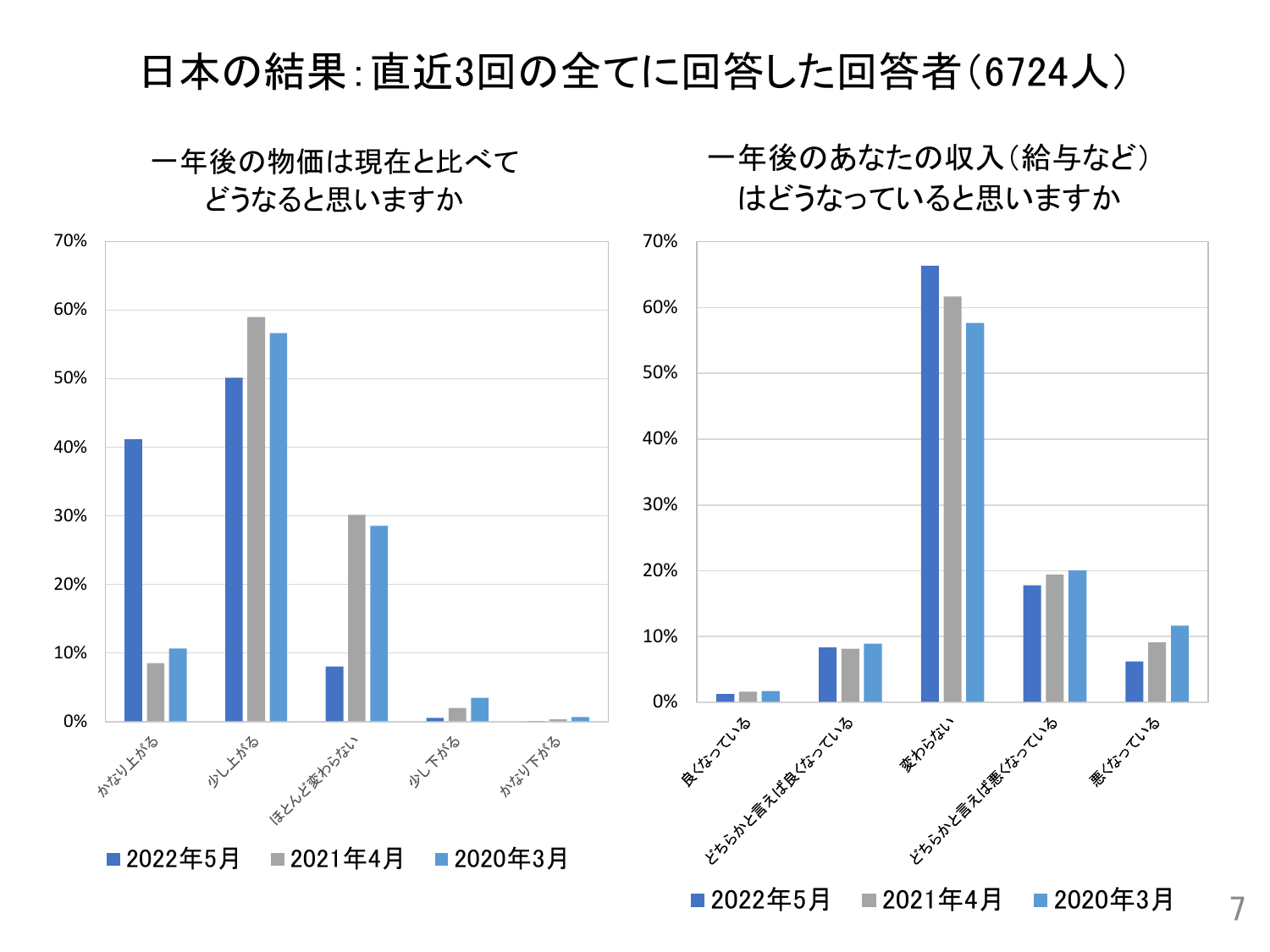#### 日本の結果:直近3回の全てに回答した回答者(6724人) あなたがいつも行っているスーパーでいつも買っている商品の 値段が10%上がったとします。あなたはどうしますか?



1:よく当てはまる 2:当てはまる 3:あまり当てはまらない 4:まったく当てはまらない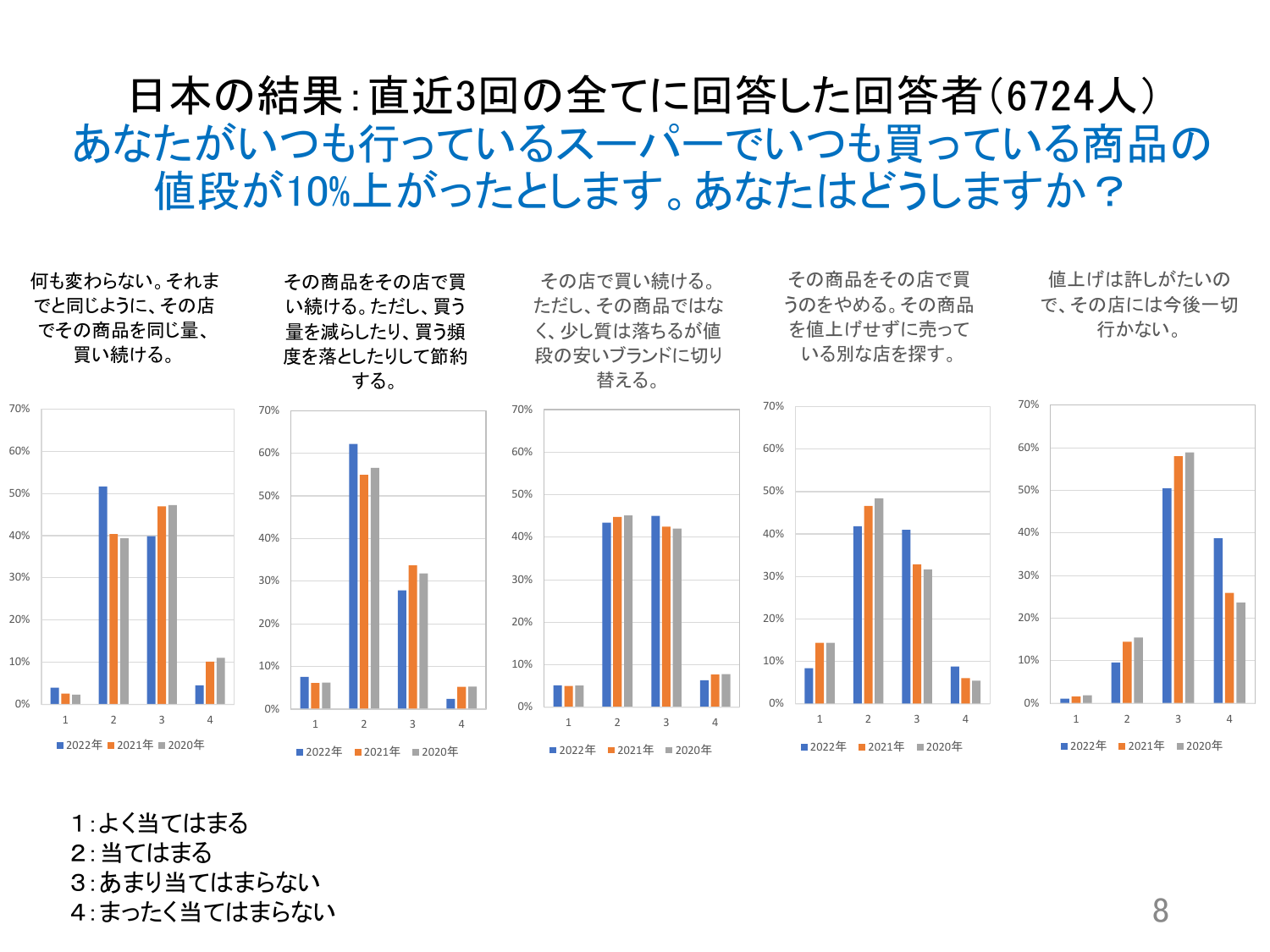- 1. 「物価」は一年前と比べてどう変わりましたか。「物価」とは、あなたが購入す る食品、衣服、日用品、家電製品、自動車、外食、旅行、電気・ガス・水道代、 教育費、医療費等を含めた様々な価格全般のことです。(単一回答)
	- 1. かなり上がった
	- 2. 少し上がった
	- 3. ほとんど変わらない
	- 4. 少し下がった
	- 5. かなり下がった
- 2. Q1での回答の理由は何ですか。以下から最も当てはまるものを順に3つ選ん で下さい。
	- 1. 日常的に購入する品目(食料品、日用雑貨、衣類など)の値段からそ う判断した
	- 2. たまに購入する品目(家電製品や自動車など)の値段からそう判断し た
	- 3. 外食の費用(レストランなどの飲食店の値段)からそう判断した
	- 4. エネルギー価格(ガソリンの値段や電力・ガス料金など)からそう判断 した
	- 5. 家賃からそう判断した
	- 6. 教育費(授業料や塾代など)からそう判断した
	- 7. 交通費・通信費からそう判断した
	- 8. 医療費からそう判断した
	- 9. その他(自由回答)
	- 10. 特になし
- 3. 一年後の物価は現在と比べてどうなると思いますか。(単一回答)
	- 1. かなり上がるだろう
	- 2. 少し上がるだろう
	- 3. ほとんど変わらないだろう
	- 4. 少し下がるだろう
	- 5. かなり下がるだろう
- 4. あなたがいつも行っているスーパーでいつも買っている商品(例えばA社のチョ コレート、B社のビール、C社のシャンプー)の値段が10%上がったとします。あ なたはどうしますか。以下のそれぞれについて「よく当てはまる」「当てはまる」 「あまり当てはまらない」「まったく当てはまらない」でお答えください。
	- 1. 何も変わらない。それまでと同じように,その店でその商品を同じ量, 買い続ける。
	- 2. その商品をその店で買い続ける。ただし,買う量を減らしたり,買う頻 度を落としたりして節約する。
	- 3. その店で買い続ける。ただし,その商品ではなく,少し質は落ちるが 値段の安いブランドに切り替える。
	- 4. その商品をその店で買うのをやめる。その商品を値上げせずに売っ ている別な店を探す。
	- 5. 値上げは許しがたいので,その店には今後一切行かない。
	- 6. その店で値上げがあったことを友人・知人に知らせる。
	- 7. その店で値上げがあったことをSNSに書き込む。
- 5. あなたがいつも言っているスーパーでいつも買っている商品(例えばA社のチョ コレート、B社のビール、C社のシャンプー)の値段が10%下がったとします(この 値下げは特売による一時的な値下げではなく,通常価格の引き下げとします)。 あなたはどうしますか。以下のそれぞれについて「よく当てはまる」「当てはまる」 「あまり当てはまらない」「まったく当てはまらない」でお答えください。
	- 1. 何も変わらない。それまでと同じように,その店でその商品を同じ量, 買い続ける。
	- 2. その商品をその店で買う量を増やしたり,買う頻度を上げたりする。
	- 3. これまでその店以外で買っていた商品についてもその店で買うように する。その店での買い物の総額を増やす。
	- 4. その店で値下げがあったことを友人・知人に知らせる。
	- 5. その店で値下げがあったことをSNSに書き込む。
- 6. 一年前と比べてあなたの収入(給与など)はどうなりましたか。
	- 1. 良くなった
	- 2. どちらかと言えば良くなった
	- 3. 変わらない
	- 4. どちらかと言えば悪くなった
	- 5. 悪くなった
- 7. 一年後のあなたの収入(給与など)はどうなっていると思いますか。
	- 1. 良くなっているだろう
	- 2. どちらかと言えば良くなっているだろう
	- 3. 変わらないだろう
	- 4. どちらかと言えば悪くなっているだろう
	- 5. 悪くなっているだろう